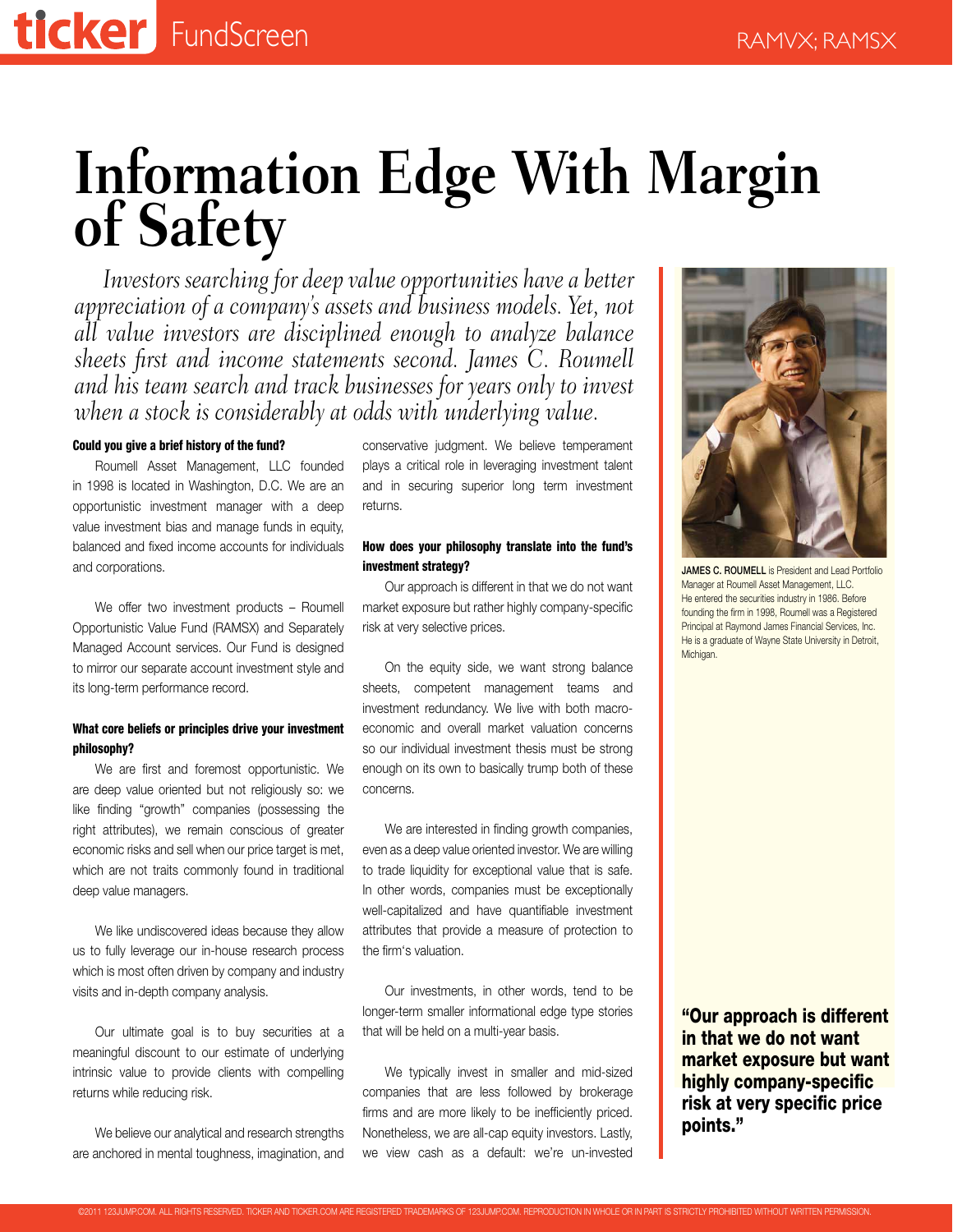unless presented with a compelling risk/reward proposition.

Finally, when our target is met, we sell.

#### What analytical steps involve your research process?

We delve into specific securities, assessing underlying value employing a detailed bottom-up approach while remaining informed about important economic trends. We follow statistics such as employment figures, savings rates, and consumer confidence, but do not consider ourselves macro investors. We believe there's a balance: investors can over-weight macro concerns and miss terrific fundamental security specific situations and they can also ignore certain economic trends, like the persistency of current unemployment rates, and underappreciate macro issues.

In our bond investments we like asset rich companies where we feel we have at least two times asset coverage to the debt. Stock market caps are often at least 50% of enterprise value of our bond investments. In either our stock or bond investments, we search for events in the market, in an industry or in a particular company that depress the publicly traded security price below our estimate of intrinsic value.

Direct visits with companies, their customers and suppliers are often an important and critical part of our process when we are evaluating companies.

#### Can you give some examples to better illustrate your research process?

Our second largest holding right now is Tecumseh Products Company, TECUA. It is a manufacturer of hermetic compressors for air conditioning and refrigeration products and doing about a \$1 billion in compressor sales. 50% of Tecumseh's business is light commercial refrigeration with an 80-year footprint.

We got interested initially in Tecumseh about five or seven years ago. This is our third time in Tecumseh in the past seven years. In fact, it is not uncommon for us to be serial investors in the same security having developed a deep understanding of the business, its challenges and opportunities always in light of a particular price.

The stock of Tecumseh suffered hard about five years ago and there were some liquidity events wherein a line of credit was not likely to be renewed in Brazil. This development was going to be pretty significant because Brazil was 40% of the manufacturing footprint for Tecumseh.

One fact we found interesting, and not covered by broker research, was that company had about \$250 million in an overfunded pension. Looking closer, we found that the company was actually going to close down the legacy defined benefit plans.

Moreover, they had bought a small motor business, FASCO, purchased a few of years earlier for \$400 million that we felt was a desirable strategic asset. Further, the company had a big manufacturing plant and excess property in Hyderabad, India and in New Delhi.

Luck struck on this one. Several months later they announced the sale of FASCO for \$225 million and in a matter of days the Tecumseh stock went from \$12, \$13 to \$25 wherein we sold a substantial portion of our position. What ultimately gave us comfort was investment redundancy, i.e. several ways to win.

About three years ago, the Tecumseh stock came all the way back to \$10 wherein we initiated our position, then averaged down at about \$4 in March 2009 and those shares were sold late last year at about \$14.

We were part of the shareholders that helped wrest the company from management and put it back in the hands of the founding Herrick family who had founded the business four generations ago.

It has remained a company with a tremendous amount of top-line stability and part of the reason why the top line is so persistent is because roughly 50% of the business is replacement of worn out commercial compressors. One other interesting aspect of Tecumseh was that their biggest distributor, United Refrigeration, had become roughly a 7% shareholder of the company. We got comfortable with the strength of the replacement side of the business and the strategic interest in the company.

The downside of this security has been that even though they have persistent top line with very strategic assets they are unable to make money. They get pushed around either on commodity or copper or a strong Real in Brazil has hurt them in the past couple of years and they haven't hedged the currency properly. Moreover, during old management there was a lack of investment in research and development hurting their original equipment market business.

One of the themes here is we don't want to be solely dependent on the stock market. We like the fact that its assets are strategic offering redundancy to our investment: it either becomes profitable or is acquired. We bought it in the second quarter at \$10 and in the recent sell-off when it dropped to \$7. We doubled our position, it is trading at \$8.50 now, which is now in-line with our average cost.

Tecumseh is best described as a very cheap strategic asset, possible monetization event with optionality on its business turning profitable and we were able to acquire the company at 30% to 40% discount to our estimate of intrinsic value.

Another example of a completely different idea is a company called Transact Technologies Inc., TACT. Transact Technologies designs, develops and markets and services transaction printers under the Epic and Ithaca brand names.

We now own 15% of this company although in terms of our assets under management, it represents about 4% to 5%.

We came into TransAct in early 2010 and started buying it around \$6. It is now just under \$10 but peaked at about \$13 a couple of months ago.

This was a \$70 million cap company and debt free, with \$10 million in cash, and cash flow positive when we originated our position. It is a specialty printing company where 50% of the business is in the casino vertical wherein it is one of two companies that supplies the printer that goes inside a slot machine. Five years ago all the slot machines converted from coin to ticket-in and ticket-out.

What is interesting about this business is that it's a duopoly. TransAct and another company FutureLogic has about 98% of the market share in North America and in the world.

Some interesting facts about TransAct. First, two-thirds of TransAct's casino business is now international where gaming is on a strong growth trajectory. We think it is a secular growth story in international gaming, not just in Macau but in Singapore, Italy and Greece with those countries' adoption of VLT (video lottery terminals).

Second, there is a replacement cycle in North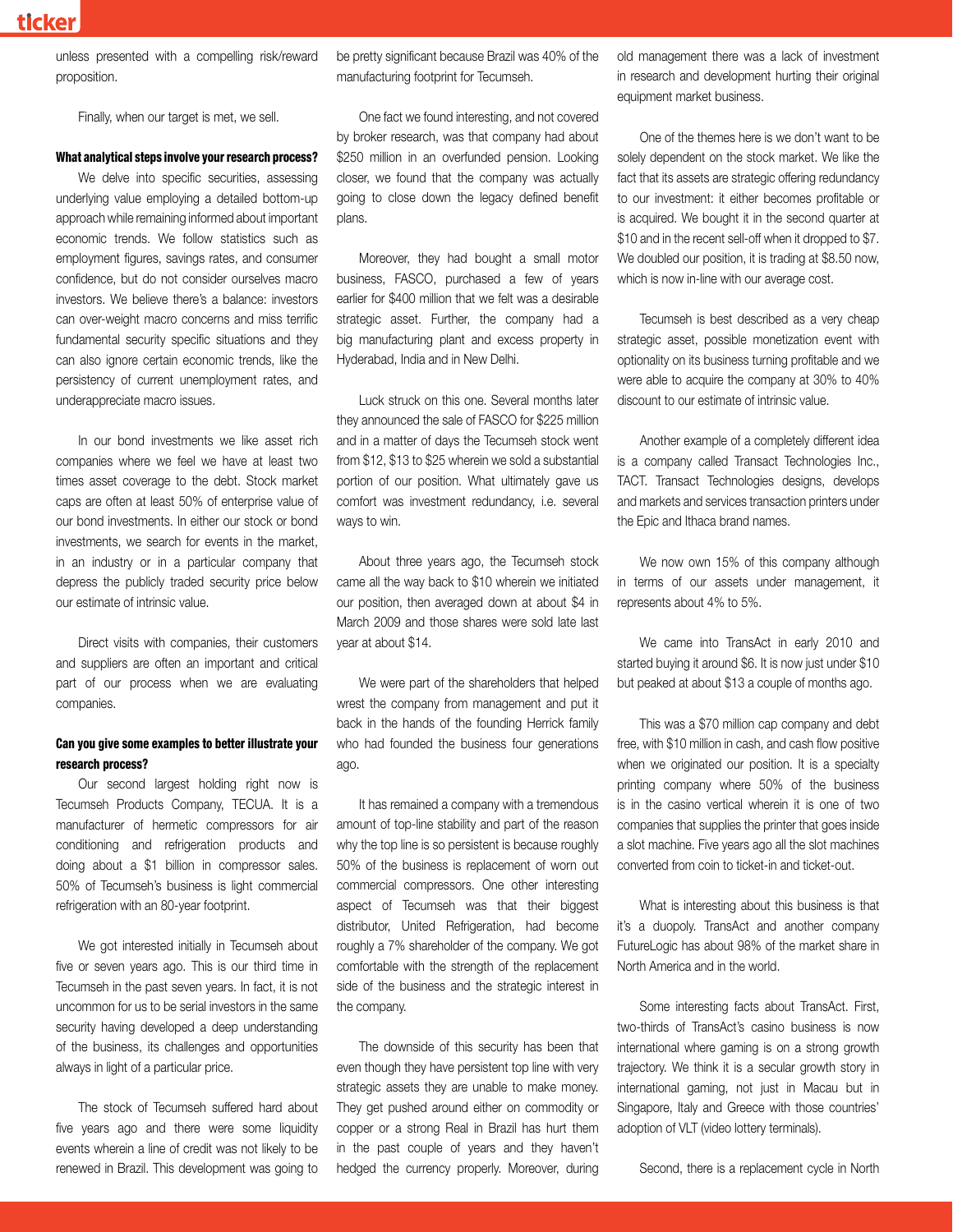ticker

America that will eventually kick-in though the timing is difficult to predict. Traditionally, the slot floor was changed over about every five years, or about 20% a year versus the current rate of about 5%. There are roughly one million slots in North America and if we get to 10%, then we are talking about 100,000 annual slot sales. Again, this is just replacement from what is now a current run rate of about 50,000.

Third, we believe TransAct is well positioned to take share from FutureLogic, its competitor, given its superior investments in R & D. When Transact reported second quarter earnings a few weeks ago, they announced market share gains for the 5th consecutive quarter. They announced 14% year-over-year growth in their North American slot business all from unit growth and this is in a market in which the slot makers business is flat year-overyear.

Finally, in its gaming business vertical, TransAct has a large opportunity in its new advanced couponing product that will create a recurring software licensing and maintenance revenue stream and thus move it away from being a straight hardware company. The company's new EpicCentral serving gaming product allows the casino to network its slot machines and design coupons on the back of the player's ticket enabling more interactivity with the player.

The company's EpicCentral opportunity sits on top of the domestic replacement cycle, market share gains and international growth narratives providing real investment redundancy.

TransAct isn't just a company serving the gaming industry. The company received a contract about two years ago with McDonald's to provide their coffee bars with transaction printers for 5,000 locations. McDonalds was sufficiently happy with the results that they came back one year later and decided to put TransAct's printers on the grill and rolled it out in 11,000 stores (5 printers per store).

TransAct is a very small innovative company, constantly innovating, having huge positive secular growth trends in gaming and in the process of being converted to a software company. This is a classic example of a company not found in a traditional deep value portfolio.

We like it because it is well capitalized and possesses a very big growth engine that is sitting on top of a very stable company that we are paying a very fair price for itself while holding large optionality.

In addition to smaller, off-the-beaten-path ideas like Tecumseh and TransAct, we will buy outof-favor blue chip companies. We recently sold our Cisco stake on this thesis given our increasing concerns about GDP growth (both domestic and international). However, we retain investments in Hewlett Packard and Merck based on this investment thesis.

#### How do you construct your portfolio?

In terms of portfolio construction higher yielding corporate debt comprises about 30% of our portfolio, equities about 50% and we hold 20% in cash. Our equities are unlevered, and our debt positions are typically buttressed by hard assets.

The portfolio is split between debt, opportunistic equity, highly levered toward smaller situations where we can add information and analytic edge and a smaller bucket reserved for taking advantage of when the market loses its senses on company-specific or industry-specific risks that get overblown.

We do not consider ourselves hugely concentrated. No position size in the portfolio exceeds 7%, in very rare cases have we gone up to 9%. So, between 5% and 7% is a pretty full position for us and we have many 3% positions as well.

We do not want to be involved in debt workouts. We only buy debt that we think is money good and we do not do distressed debt investing. We are primarily focused on debt paying roughly 7% to 10% currently.

In the equity portfolio, 70% of the equity portfolio is off the beaten track, lightly covered, if at all covered where we can really add value through an informational and analytical edge. However, 30% of the portfolio is invested in extremely well capitalized and deeply out of favor big liquid blue chips.

#### How do you manage risk?

Extreme price consciousness is the fundamental way that we manage risk, be it market risk, economic risk, company-specific security risk, or industry risk. Fundamentally, we are not overly concerned with market trading risk, but rather in the persistency of fundamental business value, either as it pertains to a going-concern or a monetization investment narrative. Additionally, we believe remaining opportunistic requires us to retain cash and will do so – for extended periods – in the absence of compelling investment stories.  $\blacksquare$ 

# Roumell Opportunistic Value Fund

Symbol **RAMVX** (A Share)  **RAMSX** (Inst) Website www.roumellasset.com Address Roumell Asset Management, LLC 2 Wisconsin Circle Suite 660 Chevy Chase, MD 20815 Telephone 301-656-8500 Inception 12/31/2010

*Source: Company Documents*

# **About Ticker Q&A**

Our research staff analyzes and selects funds based on their consistency in performance and durability of<br>investment style.

You can find more fund profiles and view our other publications on Ticker.com and 123jump.com